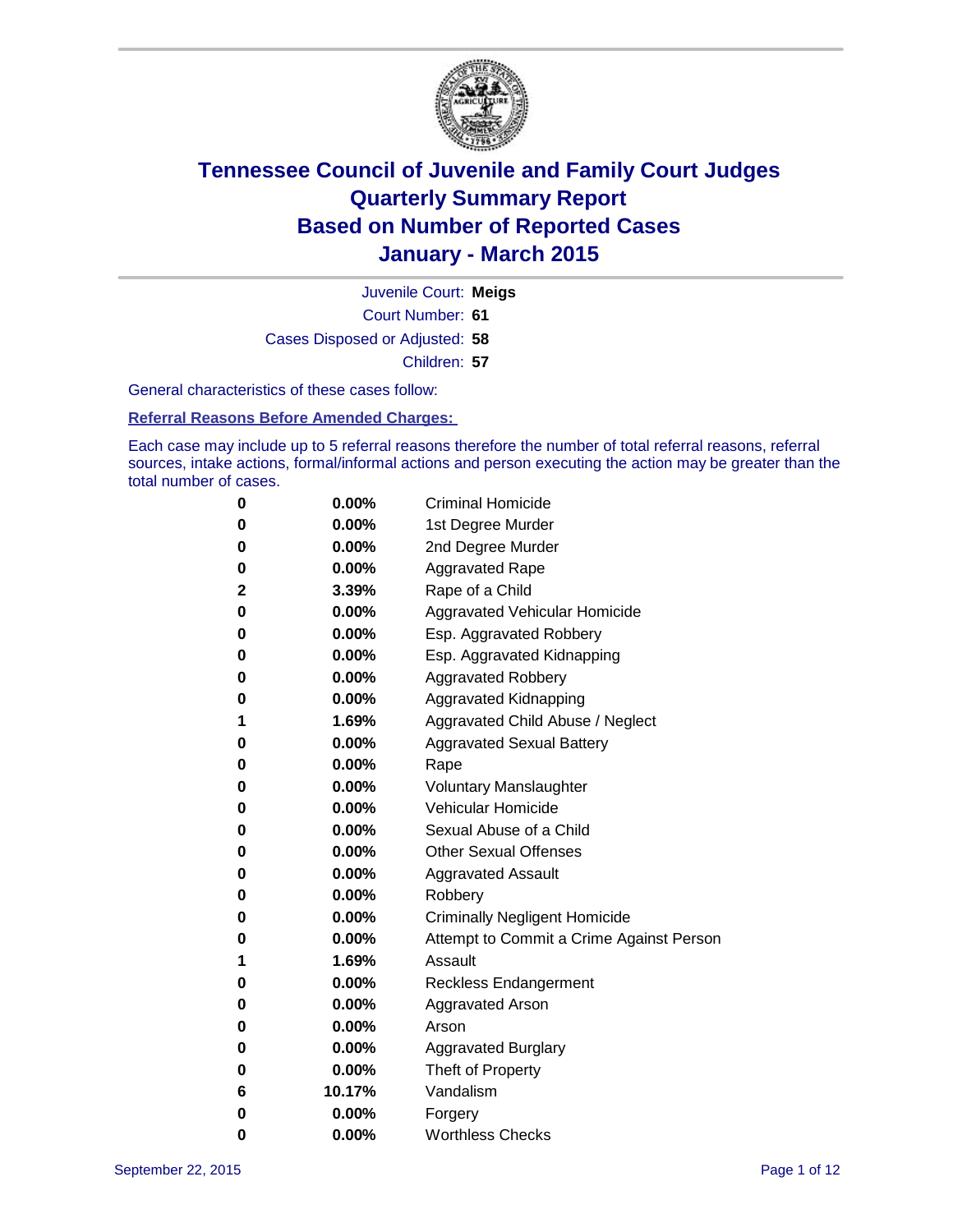

Court Number: **61** Juvenile Court: **Meigs** Cases Disposed or Adjusted: **58** Children: **57**

#### **Referral Reasons Before Amended Charges:**

Each case may include up to 5 referral reasons therefore the number of total referral reasons, referral sources, intake actions, formal/informal actions and person executing the action may be greater than the total number of cases.

| 0 | 0.00%  | Illegal Possession / Fraudulent Use of Credit / Debit Cards |
|---|--------|-------------------------------------------------------------|
| 0 | 0.00%  | <b>Burglary</b>                                             |
| 0 | 0.00%  | Unauthorized Use of a Vehicle                               |
| 0 | 0.00%  | <b>Cruelty to Animals</b>                                   |
| 0 | 0.00%  | Sale of Controlled Substances                               |
| 0 | 0.00%  | Other Drug Offenses                                         |
| 1 | 1.69%  | <b>Possession of Controlled Substances</b>                  |
| 0 | 0.00%  | <b>Criminal Attempt</b>                                     |
| 1 | 1.69%  | Carrying Weapons on School Property                         |
| 0 | 0.00%  | Unlawful Carrying / Possession of a Weapon                  |
| 0 | 0.00%  | <b>Evading Arrest</b>                                       |
| 0 | 0.00%  | Escape                                                      |
| 0 | 0.00%  | Driving Under Influence (DUI)                               |
| 0 | 0.00%  | Possession / Consumption of Alcohol                         |
| 0 | 0.00%  | Resisting Stop, Frisk, Halt, Arrest or Search               |
| 0 | 0.00%  | <b>Aggravated Criminal Trespass</b>                         |
| 0 | 0.00%  | Harassment                                                  |
| 0 | 0.00%  | Failure to Appear                                           |
| 0 | 0.00%  | Filing a False Police Report                                |
| 0 | 0.00%  | <b>Criminal Impersonation</b>                               |
| 9 | 15.25% | <b>Disorderly Conduct</b>                                   |
| 1 | 1.69%  | <b>Criminal Trespass</b>                                    |
| 0 | 0.00%  | <b>Public Intoxication</b>                                  |
| 0 | 0.00%  | Gambling                                                    |
| 0 | 0.00%  | <b>Traffic</b>                                              |
| 0 | 0.00%  | <b>Local Ordinances</b>                                     |
| 0 | 0.00%  | Violation of Wildlife Regulations                           |
| 0 | 0.00%  | Contempt of Court                                           |
| 1 | 1.69%  | Violation of Probation                                      |
| 0 | 0.00%  | Violation of Aftercare                                      |
| 0 | 0.00%  | <b>Unruly Behavior</b>                                      |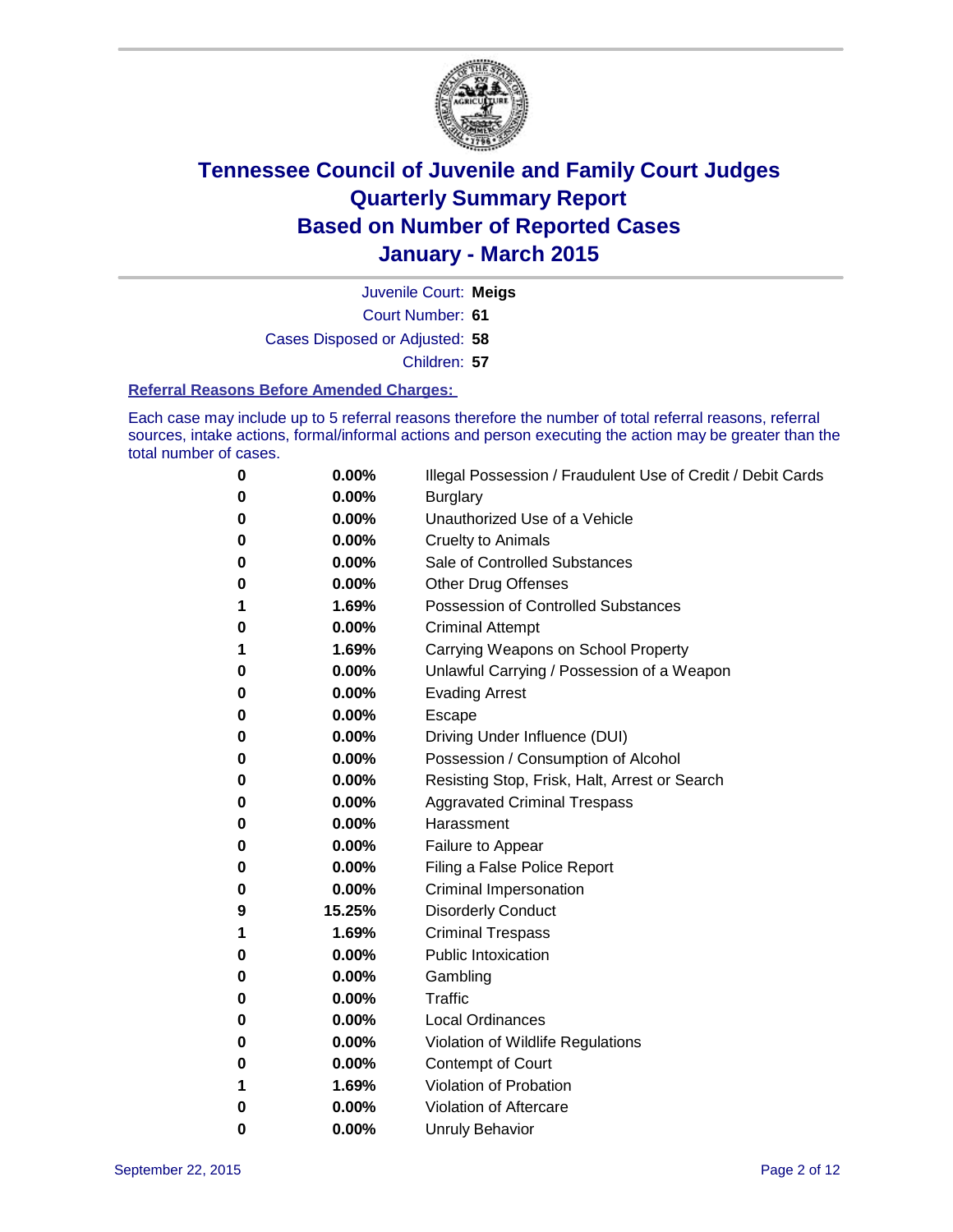

Court Number: **61** Juvenile Court: **Meigs** Cases Disposed or Adjusted: **58** Children: **57**

#### **Referral Reasons Before Amended Charges:**

Each case may include up to 5 referral reasons therefore the number of total referral reasons, referral sources, intake actions, formal/informal actions and person executing the action may be greater than the total number of cases.

| 0            | 0.00%   | Truancy                               |
|--------------|---------|---------------------------------------|
| 0            | 0.00%   | In-State Runaway                      |
| 0            | 0.00%   | Out-of-State Runaway                  |
| $\mathbf{2}$ | 3.39%   | Possession of Tobacco Products        |
| 0            | 0.00%   | Violation of a Valid Court Order      |
| 0            | 0.00%   | <b>Violation of Curfew</b>            |
| 0            | 0.00%   | Sexually Abused Child                 |
| 0            | 0.00%   | <b>Physically Abused Child</b>        |
| 3            | 5.08%   | Dependency / Neglect                  |
| 0            | 0.00%   | <b>Termination of Parental Rights</b> |
| 0            | 0.00%   | Violation of Pretrial Diversion       |
| 0            | 0.00%   | Violation of Informal Adjustment      |
| 0            | 0.00%   | <b>Judicial Review</b>                |
| 17           | 28.81%  | <b>Administrative Review</b>          |
| 0            | 0.00%   | <b>Foster Care Review</b>             |
| 13           | 22.03%  | Custody                               |
| 1            | 1.69%   | Visitation                            |
| 0            | 0.00%   | Paternity / Legitimation              |
| 0            | 0.00%   | Child Support                         |
| 0            | 0.00%   | <b>Request for Medical Treatment</b>  |
| 0            | 0.00%   | <b>Consent to Marry</b>               |
| 0            | 0.00%   | Other                                 |
| 59           | 100.00% | <b>Total Referrals</b>                |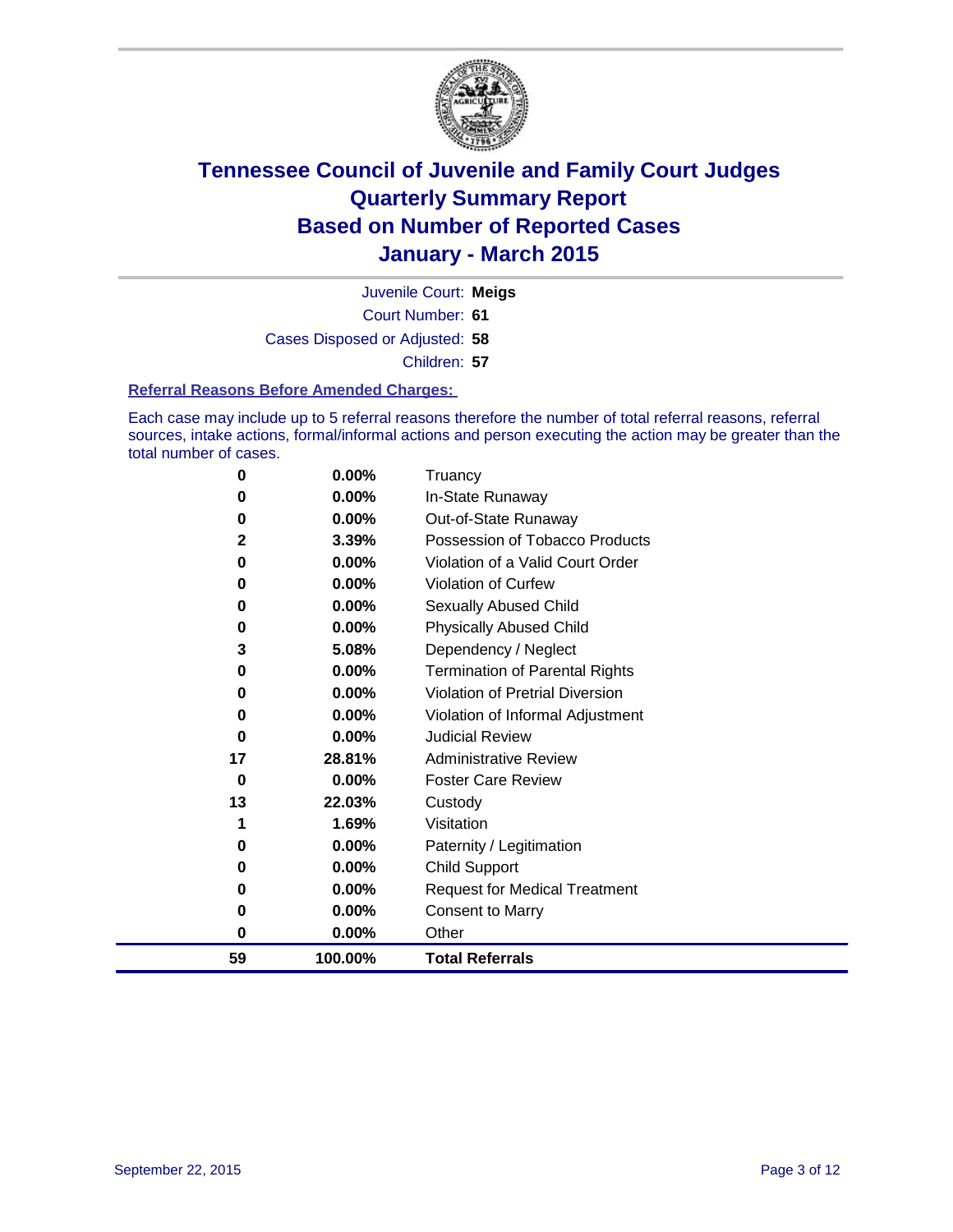

| Juvenile Court: Meigs          |  |
|--------------------------------|--|
| Court Number: 61               |  |
| Cases Disposed or Adjusted: 58 |  |
| Children: 57                   |  |
| <b>Referral Sources: 1</b>     |  |

| 59 | 100.00%  | <b>Total Referral Sources</b>     |
|----|----------|-----------------------------------|
| 2  | 3.39%    | Other                             |
| 0  | 0.00%    | Unknown                           |
| 0  | 0.00%    | Hospital                          |
| 0  | 0.00%    | Child & Parent                    |
| 0  | 0.00%    | Victim                            |
| 0  | 0.00%    | <b>Other Court</b>                |
| 0  | $0.00\%$ | Social Agency                     |
| 0  | 0.00%    | <b>Court Staff</b>                |
| 0  | 0.00%    | <b>District Attorney's Office</b> |
| 0  | 0.00%    | <b>Other State Department</b>     |
| 27 | 45.76%   | <b>DCS</b>                        |
| 0  | $0.00\%$ | <b>CSA</b>                        |
| 12 | 20.34%   | School                            |
| 0  | 0.00%    | Self                              |
| 6  | 10.17%   | Relatives                         |
| 2  | 3.39%    | Parents                           |
| 10 | 16.95%   | Law Enforcement                   |

#### **Age of Child at Referral: 2**

| 57 | 100.00%  | <b>Total Child Count</b> |
|----|----------|--------------------------|
| 0  | $0.00\%$ | Unknown                  |
| 0  | $0.00\%$ | Ages 19 and Over         |
| 8  | 14.04%   | Ages 17 through 18       |
| 17 | 29.82%   | Ages 15 through 16       |
| 7  | 12.28%   | Ages 13 through 14       |
| 6  | 10.53%   | Ages 11 through 12       |
| 19 | 33.33%   | Ages 10 and Under        |
|    |          |                          |

<sup>1</sup> If different than number of Referral Reasons (59), verify accuracy of your court's data.

One child could be counted in multiple categories, verify accuracy of your court's data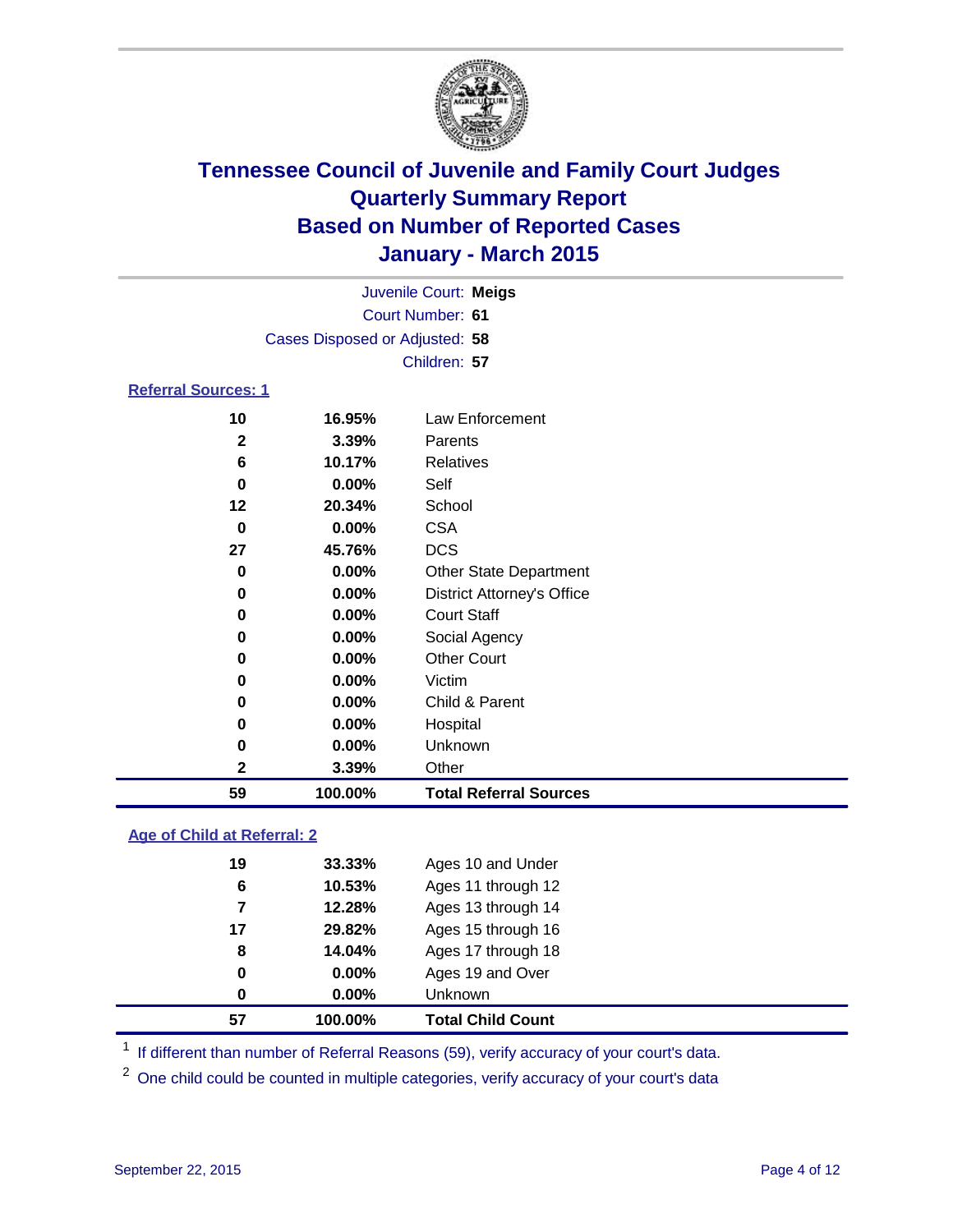

| Juvenile Court: Meigs                   |                  |                          |  |  |  |
|-----------------------------------------|------------------|--------------------------|--|--|--|
|                                         | Court Number: 61 |                          |  |  |  |
| Cases Disposed or Adjusted: 58          |                  |                          |  |  |  |
|                                         |                  | Children: 57             |  |  |  |
| Sex of Child: 1                         |                  |                          |  |  |  |
| 41                                      | 71.93%           | Male                     |  |  |  |
| 16                                      | 28.07%           | Female                   |  |  |  |
| $\bf{0}$                                | 0.00%            | Unknown                  |  |  |  |
| 57                                      | 100.00%          | <b>Total Child Count</b> |  |  |  |
| Race of Child: 1                        |                  |                          |  |  |  |
| 54                                      | 94.74%           | White                    |  |  |  |
| $\pmb{0}$                               | 0.00%            | African American         |  |  |  |
| $\bf{0}$                                | 0.00%            | Native American          |  |  |  |
| 0                                       | 0.00%            | Asian                    |  |  |  |
| 3                                       | 5.26%            | Mixed                    |  |  |  |
| 0                                       | 0.00%            | Unknown                  |  |  |  |
| 57                                      | 100.00%          | <b>Total Child Count</b> |  |  |  |
| <b>Hispanic Origin: 1</b>               |                  |                          |  |  |  |
| 1                                       | 1.75%            | Yes                      |  |  |  |
| 56                                      | 98.25%           | <b>No</b>                |  |  |  |
| $\bf{0}$                                | 0.00%            | Unknown                  |  |  |  |
| 57                                      | 100.00%          | <b>Total Child Count</b> |  |  |  |
| <b>School Enrollment of Children: 1</b> |                  |                          |  |  |  |
| 42                                      | 73.68%           | Yes                      |  |  |  |
| 14                                      | 24.56%           | <b>No</b>                |  |  |  |
| 1                                       | 1.75%            | Unknown                  |  |  |  |
| 57                                      | 100.00%          | <b>Total Child Count</b> |  |  |  |

One child could be counted in multiple categories, verify accuracy of your court's data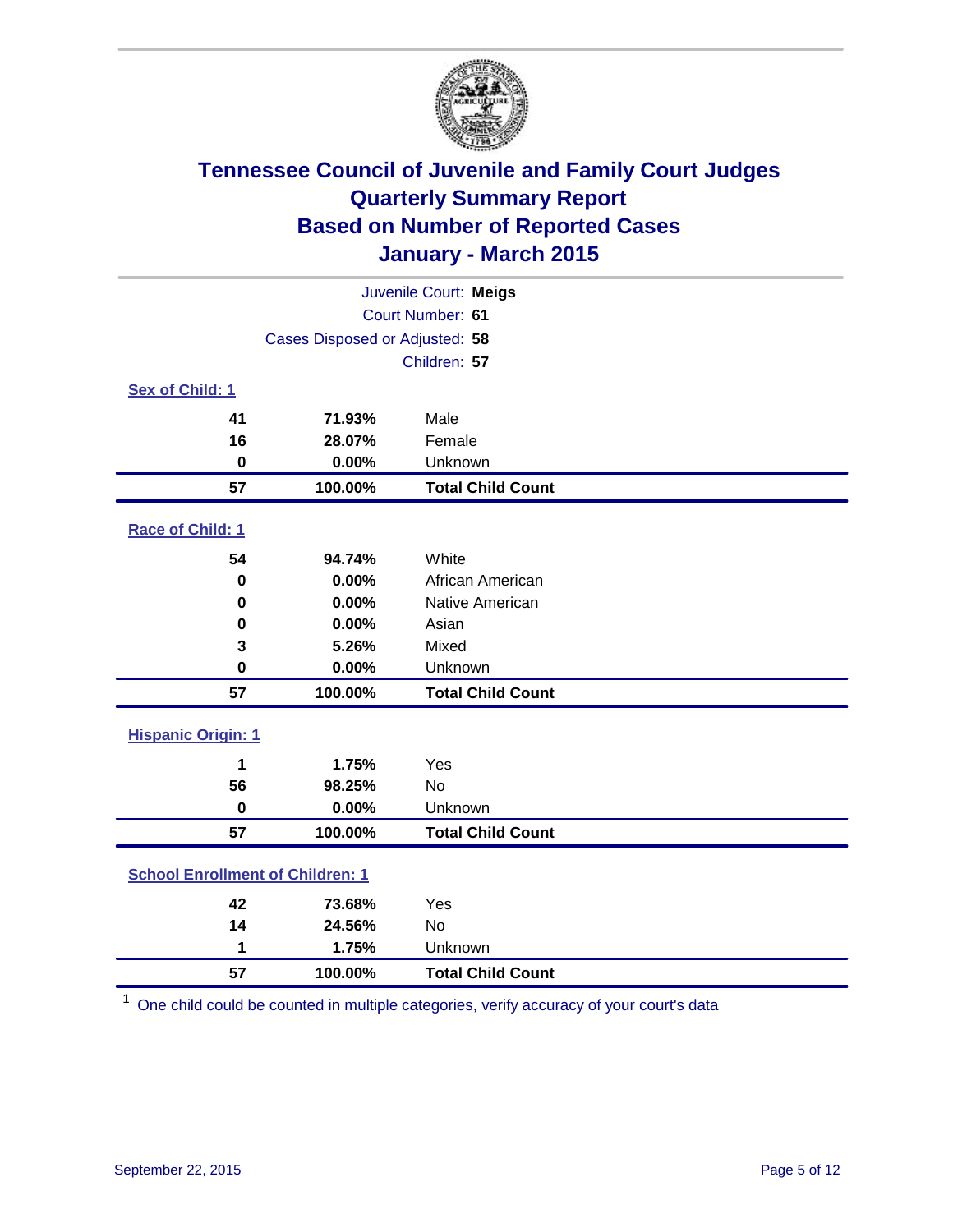

|   | Juvenile Court: Meigs                                     |                              |
|---|-----------------------------------------------------------|------------------------------|
|   | Court Number: 61                                          |                              |
|   | Cases Disposed or Adjusted: 58                            |                              |
|   | Children: 57                                              |                              |
|   | <b>Living Arrangement of Child at Time of Referral: 1</b> |                              |
| Ω | 15 70 <sup>0</sup>                                        | With Roth Riological Parante |

| 57 | 100.00%  | <b>Total Child Count</b>     |
|----|----------|------------------------------|
|    | 1.75%    | Other                        |
| 0  | 0.00%    | Unknown                      |
| 0  | $0.00\%$ | Independent                  |
| 0  | 0.00%    | In an Institution            |
|    | 1.75%    | In a Residential Center      |
| 3  | 5.26%    | In a Group Home              |
| 7  | 12.28%   | With Foster Family           |
| 0  | $0.00\%$ | <b>With Adoptive Parents</b> |
| 21 | 36.84%   | <b>With Relatives</b>        |
| 4  | 7.02%    | With Father                  |
| 9  | 15.79%   | <b>With Mother</b>           |
|    | 1.75%    | With Mother and Stepfather   |
|    | 1.75%    | With Father and Stepmother   |
| 9  | 15.79%   | With Both Biological Parents |

#### **Type of Detention: 2**

| 58 | 100.00%  | <b>Total Detention Count</b> |
|----|----------|------------------------------|
| 0  | $0.00\%$ | Other                        |
| 58 | 100.00%  | Does Not Apply               |
| 0  | $0.00\%$ | <b>Unknown</b>               |
| 0  | $0.00\%$ | <b>Psychiatric Hospital</b>  |
| 0  | $0.00\%$ | Jail - No Separation         |
| 0  | 0.00%    | Jail - Partial Separation    |
| 0  | $0.00\%$ | Jail - Complete Separation   |
| 0  | 0.00%    | Juvenile Detention Facility  |
| 0  | $0.00\%$ | Non-Secure Placement         |

<sup>1</sup> One child could be counted in multiple categories, verify accuracy of your court's data

If different than number of Cases (58) verify accuracy of your court's data.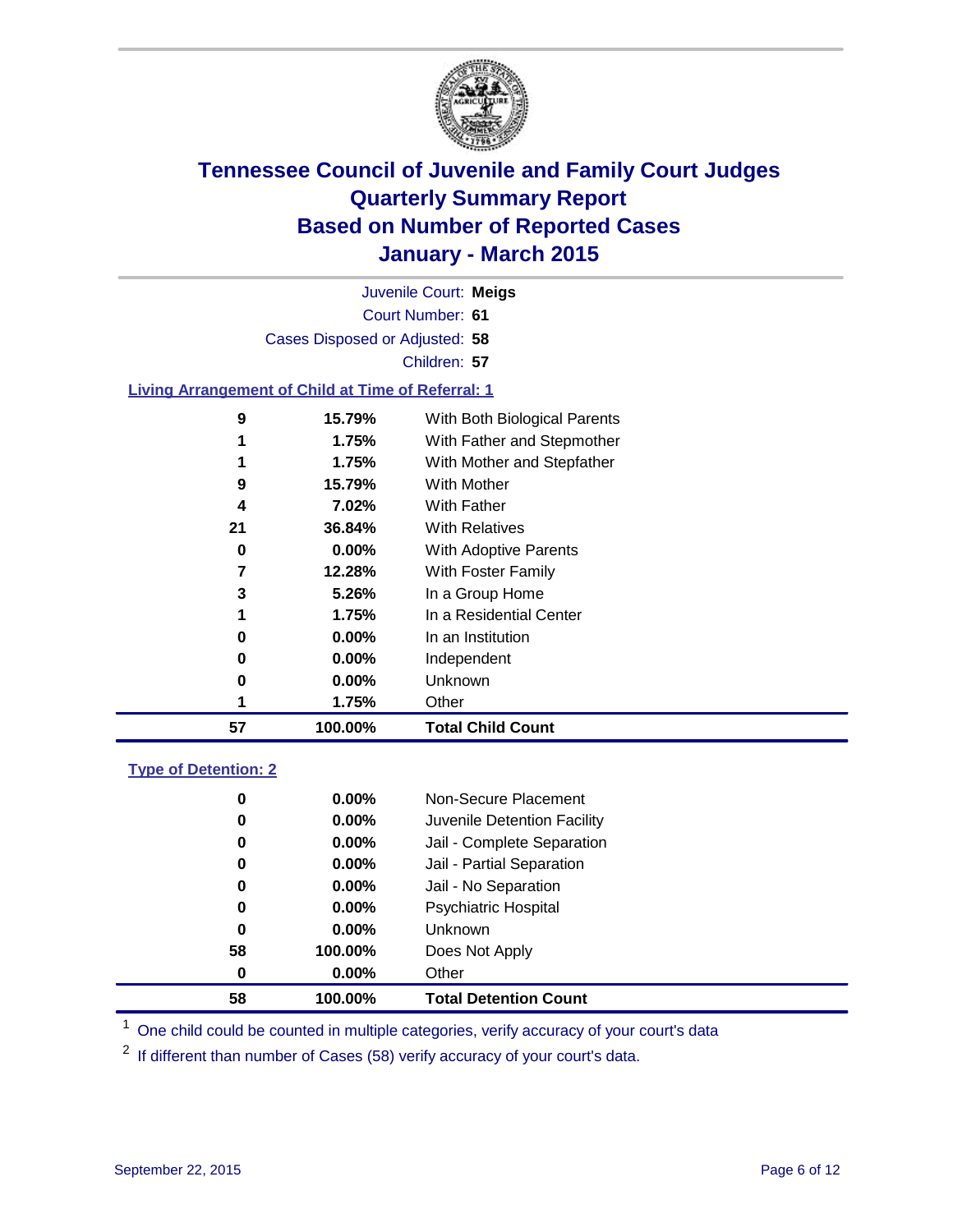

|                          |                                                    | Juvenile Court: Meigs                |
|--------------------------|----------------------------------------------------|--------------------------------------|
|                          |                                                    | Court Number: 61                     |
|                          | Cases Disposed or Adjusted: 58                     |                                      |
|                          |                                                    | Children: 57                         |
|                          | <b>Placement After Secure Detention Hearing: 1</b> |                                      |
| 0                        | $0.00\%$                                           | Returned to Prior Living Arrangement |
| 0                        | $0.00\%$                                           | Juvenile Detention Facility          |
| 0                        | $0.00\%$                                           | Jail                                 |
| 0                        | $0.00\%$                                           | Shelter / Group Home                 |
| 0                        | $0.00\%$                                           | <b>Foster Family Home</b>            |
| 0                        | $0.00\%$                                           | <b>Psychiatric Hospital</b>          |
| 0                        | $0.00\%$                                           | <b>Unknown</b>                       |
| 58                       | 100.00%                                            | Does Not Apply                       |
| 0                        | $0.00\%$                                           | Other                                |
| 58                       | 100.00%                                            | <b>Total Placement Count</b>         |
| <b>Intake Actions: 2</b> |                                                    |                                      |
| 59                       | 100.00%                                            | <b>Petition Filed</b>                |

| 59 | 100.00%    | <b>Total Intake Count</b>           |
|----|------------|-------------------------------------|
| 0  | $0.00\%$   | Other                               |
| 0  | $0.00\%$   | Does Not Apply                      |
| 0  | $0.00\%$   | <b>Unknown</b>                      |
| 0  | $0.00\%$   | Scheduling of Foster Care Review    |
| 0  | $0.00\%$   | Scheduling of Administrative Review |
| 0  | $0.00\%$   | Scheduling of Judicial Review       |
| 0  | $0.00\%$   | Notification of Paternity Processed |
| 0  | $0.00\%$   | <b>Citation Processed</b>           |
| 0  | $0.00\%$   | <b>Motion Filed</b>                 |
| ວວ | 1 UU.UU 70 | <b>Fellioff</b> Filed               |

<sup>1</sup> If different than number of Cases (58) verify accuracy of your court's data.

<sup>2</sup> If different than number of Referral Reasons (59), verify accuracy of your court's data.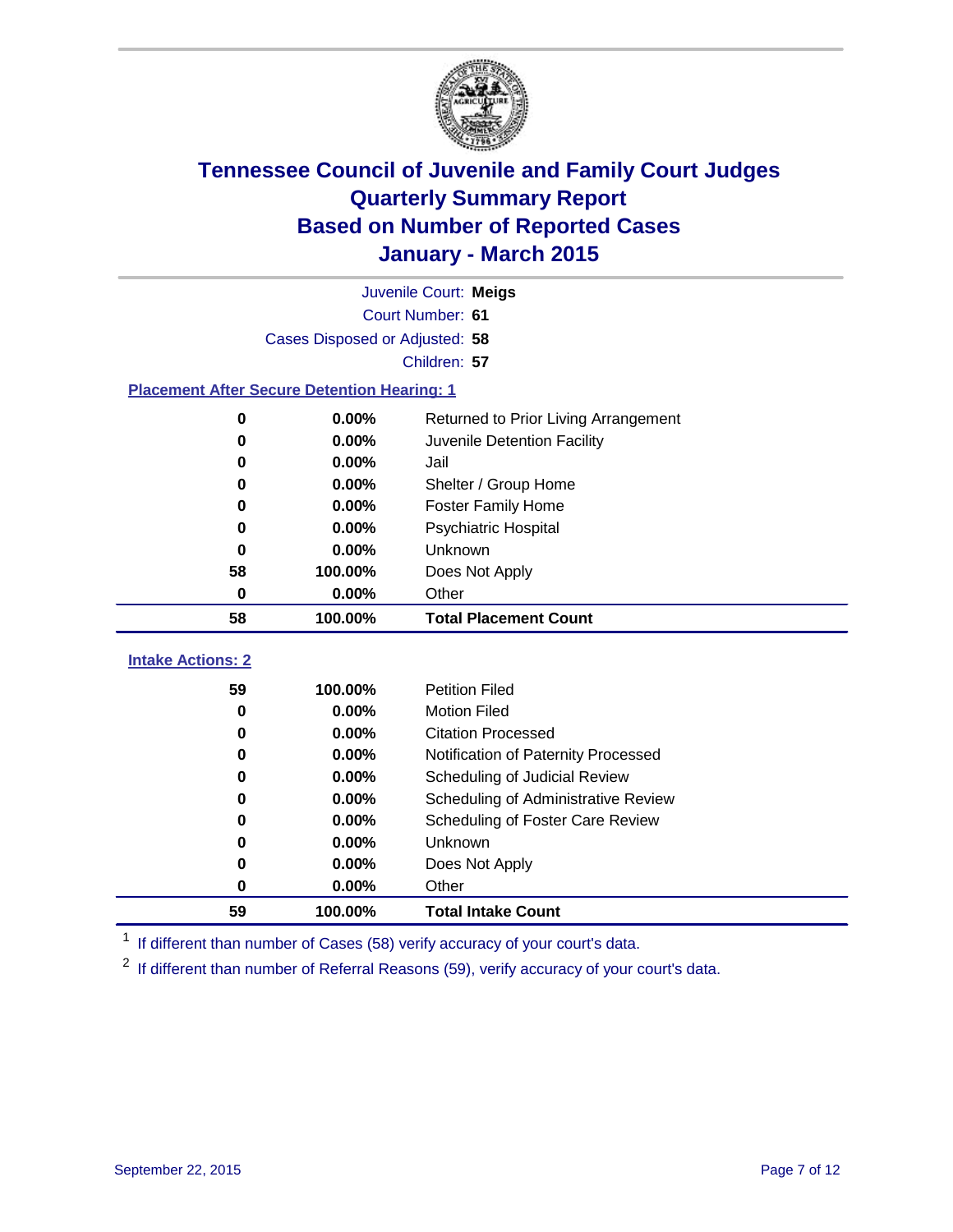

Court Number: **61** Juvenile Court: **Meigs** Cases Disposed or Adjusted: **58** Children: **57**

#### **Last Grade Completed by Child: 1**

| 13          | 22.81%  | Too Young for School         |
|-------------|---------|------------------------------|
| $\mathbf 2$ | 3.51%   | Preschool                    |
| 1           | 1.75%   | Kindergarten                 |
| 1           | 1.75%   | 1st Grade                    |
| 0           | 0.00%   | 1st Grade                    |
| 1           | 1.75%   | 2nd Grade                    |
| 0           | 0.00%   | 2nd Grade                    |
| 0           | 0.00%   | 3rd Grade                    |
| 0           | 0.00%   | 3rd Grade                    |
| 1           | 1.75%   | 4th Grade                    |
| 0           | 0.00%   | 4th Grade                    |
| 0           | 0.00%   | 5th Grade                    |
| 0           | 0.00%   | 5th Grade                    |
| 1           | 1.75%   | 6th Grade                    |
| 0           | 0.00%   | 6th Grade                    |
| 6           | 10.53%  | 7th Grade                    |
| 0           | 0.00%   | 7th Grade                    |
| 5           | 8.77%   | 8th Grade                    |
| 0           | 0.00%   | 8th Grade                    |
| 9           | 15.79%  | 9th Grade                    |
| 0           | 0.00%   | 9th Grade                    |
| $\mathbf 2$ | 3.51%   | 10th Grade                   |
| 9           | 15.79%  | 11th Grade                   |
| 1           | 1.75%   | 12th Grade                   |
| 0           | 0.00%   | Non-Graded Special Ed        |
| 0           | 0.00%   | <b>GED</b>                   |
| 0           | 0.00%   | Graduated                    |
| 0           | 0.00%   | <b>Never Attended School</b> |
| 4           | 7.02%   | Unknown                      |
| 1           | 1.75%   | Other                        |
| 57          | 100.00% | <b>Total Child Count</b>     |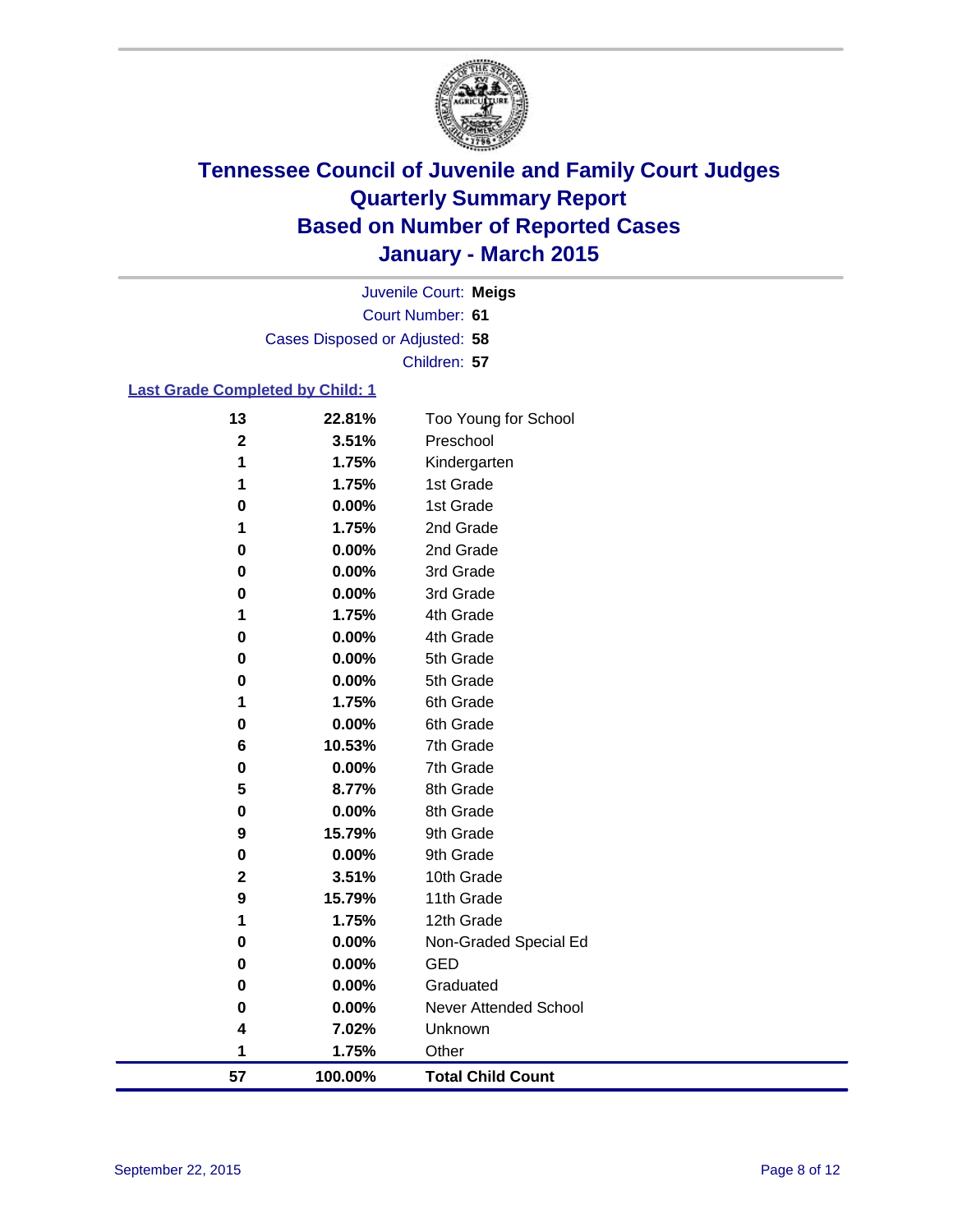

|                                         |                                | Juvenile Court: Meigs                                                                                          |
|-----------------------------------------|--------------------------------|----------------------------------------------------------------------------------------------------------------|
|                                         |                                | Court Number: 61                                                                                               |
|                                         | Cases Disposed or Adjusted: 58 |                                                                                                                |
|                                         |                                | Children: 57                                                                                                   |
| <b>Enrolled in Special Education: 1</b> |                                |                                                                                                                |
| 1                                       | 1.75%                          | Yes                                                                                                            |
| 51                                      | 89.47%                         | No                                                                                                             |
| 5                                       | 8.77%                          | Unknown                                                                                                        |
| 57                                      | 100.00%                        | <b>Total Child Count</b>                                                                                       |
|                                         |                                | . On a called a could be a consequent to model a contraction of the consequence of consequents along the $\mu$ |

<sup>1</sup> One child could be counted in multiple categories, verify accuracy of your court's data

#### **Action Executed By: 1**

| 59<br>0 | 100.00%<br>0.00% | Judge<br>Magistrate       |
|---------|------------------|---------------------------|
| 0       | $0.00\%$         | <b>YSO</b>                |
| 0       | $0.00\%$         | Other                     |
| 0       | $0.00\%$         | Unknown                   |
| 59      | 100.00%          | <b>Total Action Count</b> |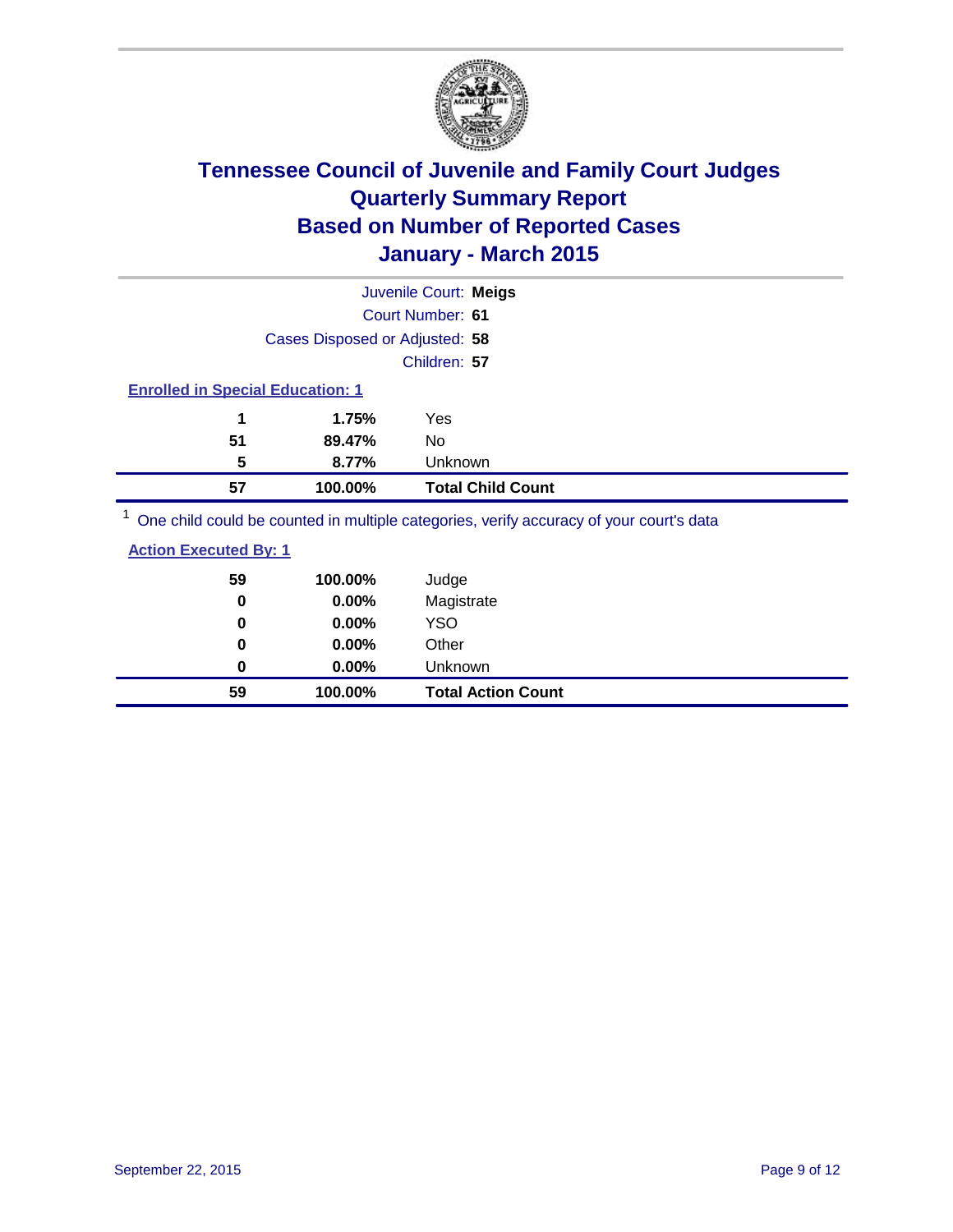

Court Number: **61** Juvenile Court: **Meigs** Cases Disposed or Adjusted: **58** Children: **57**

#### **Formal / Informal Actions: 1**

| 8            | 13.56%   | Dismissed                                        |
|--------------|----------|--------------------------------------------------|
| 0            | $0.00\%$ | Retired / Nolle Prosequi                         |
| 6            | 10.17%   | <b>Complaint Substantiated Delinquent</b>        |
| 1            | 1.69%    | <b>Complaint Substantiated Status Offender</b>   |
| 10           | 16.95%   | <b>Complaint Substantiated Dependent/Neglect</b> |
| 0            | $0.00\%$ | <b>Complaint Substantiated Abused</b>            |
| 0            | $0.00\%$ | <b>Complaint Substantiated Mentally III</b>      |
| $\mathbf{2}$ | 3.39%    | Informal Adjustment                              |
| 0            | $0.00\%$ | <b>Pretrial Diversion</b>                        |
| 0            | $0.00\%$ | <b>Transfer to Adult Court Hearing</b>           |
| 0            | $0.00\%$ | Charges Cleared by Transfer to Adult Court       |
| 0            | $0.00\%$ | Special Proceeding                               |
| 0            | $0.00\%$ | <b>Review Concluded</b>                          |
| 32           | 54.24%   | Case Held Open                                   |
| 0            | $0.00\%$ | Other                                            |
| 0            | $0.00\%$ | Unknown                                          |
| 59           | 100.00%  | <b>Total Action Count</b>                        |

<sup>1</sup> If different than number of Referral Reasons (59), verify accuracy of your court's data.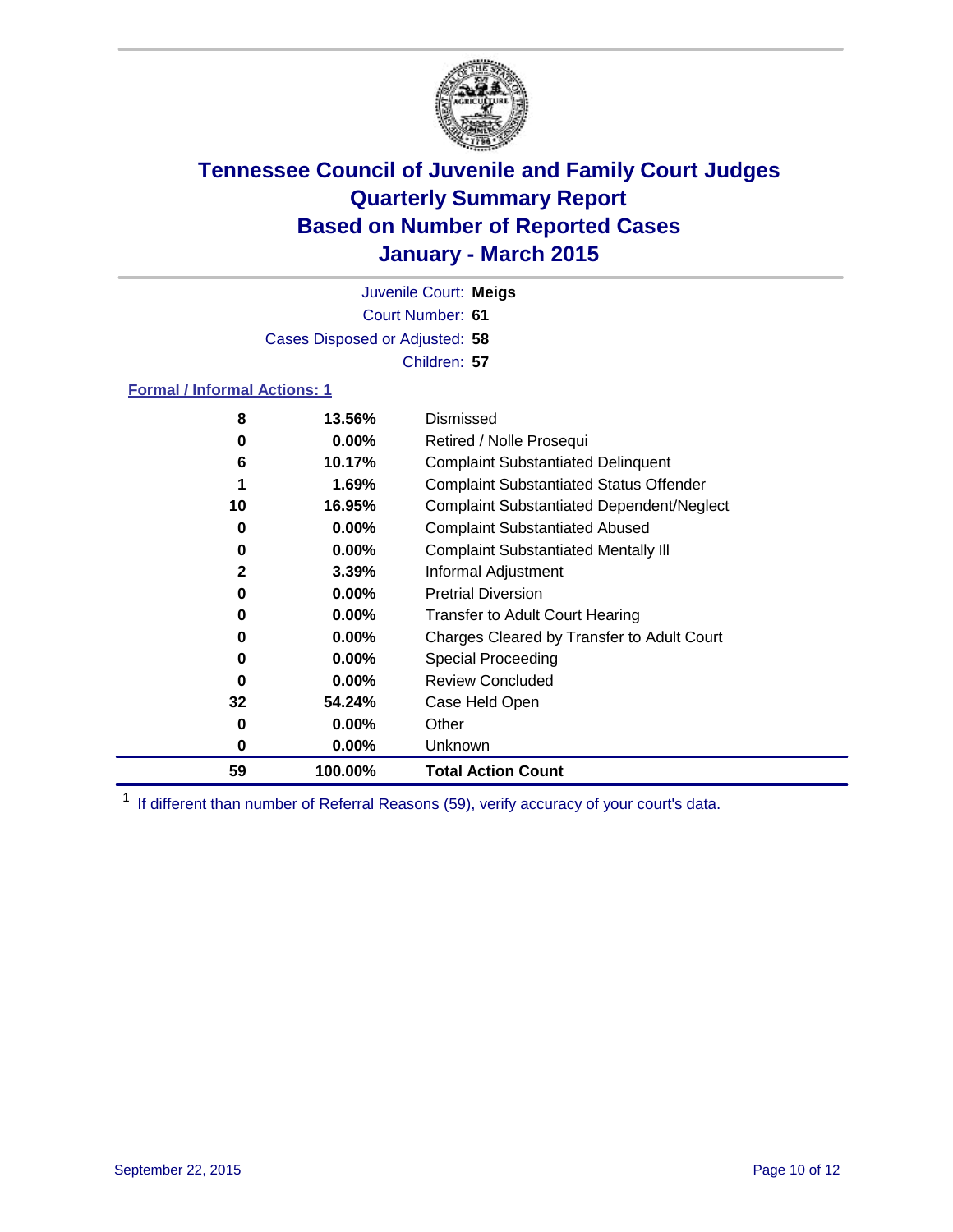

|                       |                                | Juvenile Court: Meigs                                 |
|-----------------------|--------------------------------|-------------------------------------------------------|
|                       |                                | Court Number: 61                                      |
|                       | Cases Disposed or Adjusted: 58 |                                                       |
|                       |                                | Children: 57                                          |
| <b>Case Outcomes:</b> |                                | There can be multiple outcomes for one child or case. |
| 9                     | 12.33%                         | Case Dismissed                                        |
| 2                     | 2.74%                          | Case Retired or Nolle Prosequi                        |
| 2                     | 2.74%                          | Warned / Counseled                                    |
| 23                    | 31.51%                         | <b>Held Open For Review</b>                           |
| 2                     | 2.74%                          | Supervision / Probation to Juvenile Court             |
| 0                     | 0.00%                          | <b>Probation to Parents</b>                           |
| 0                     | 0.00%                          | Referral to Another Entity for Supervision / Service  |
| 0                     | 0.00%                          | Referred for Mental Health Counseling                 |
| 0                     | 0.00%                          | Referred for Alcohol and Drug Counseling              |
| 0                     | 0.00%                          | <b>Referred to Alternative School</b>                 |
| 0                     | 0.00%                          | Referred to Private Child Agency                      |
| 0                     | 0.00%                          | Referred to Defensive Driving School                  |
| 0                     | 0.00%                          | Referred to Alcohol Safety School                     |
| 0                     | 0.00%                          | Referred to Juvenile Court Education-Based Program    |
| 0                     | 0.00%                          | Driver's License Held Informally                      |
| 0                     | 0.00%                          | <b>Voluntary Placement with DMHMR</b>                 |
| 0                     | 0.00%                          | <b>Private Mental Health Placement</b>                |
| 0                     | 0.00%                          | <b>Private MR Placement</b>                           |
| 0                     | 0.00%                          | Placement with City/County Agency/Facility            |
| 0                     | 0.00%                          | Placement with Relative / Other Individual            |
| 9                     | 12.33%                         | Fine                                                  |
| 2                     | 2.74%                          | <b>Public Service</b>                                 |
| 3                     | 4.11%                          | Restitution                                           |
| 0                     | 0.00%                          | <b>Runaway Returned</b>                               |
| 0                     | 0.00%                          | No Contact Order                                      |
| 0                     | 0.00%                          | Injunction Other than No Contact Order                |
| 0                     | 0.00%                          | <b>House Arrest</b>                                   |
| 0                     | 0.00%                          | <b>Court Defined Curfew</b>                           |
| 3                     | 4.11%                          | Dismissed from Informal Adjustment                    |
| 0                     | 0.00%                          | <b>Dismissed from Pretrial Diversion</b>              |
| 0                     | 0.00%                          | Released from Probation                               |
| 0                     | 0.00%                          | <b>Transferred to Adult Court</b>                     |
| 0                     | 0.00%                          | <b>DMHMR Involuntary Commitment</b>                   |
| 0                     | 0.00%                          | <b>DCS Commitment - Determinate</b>                   |